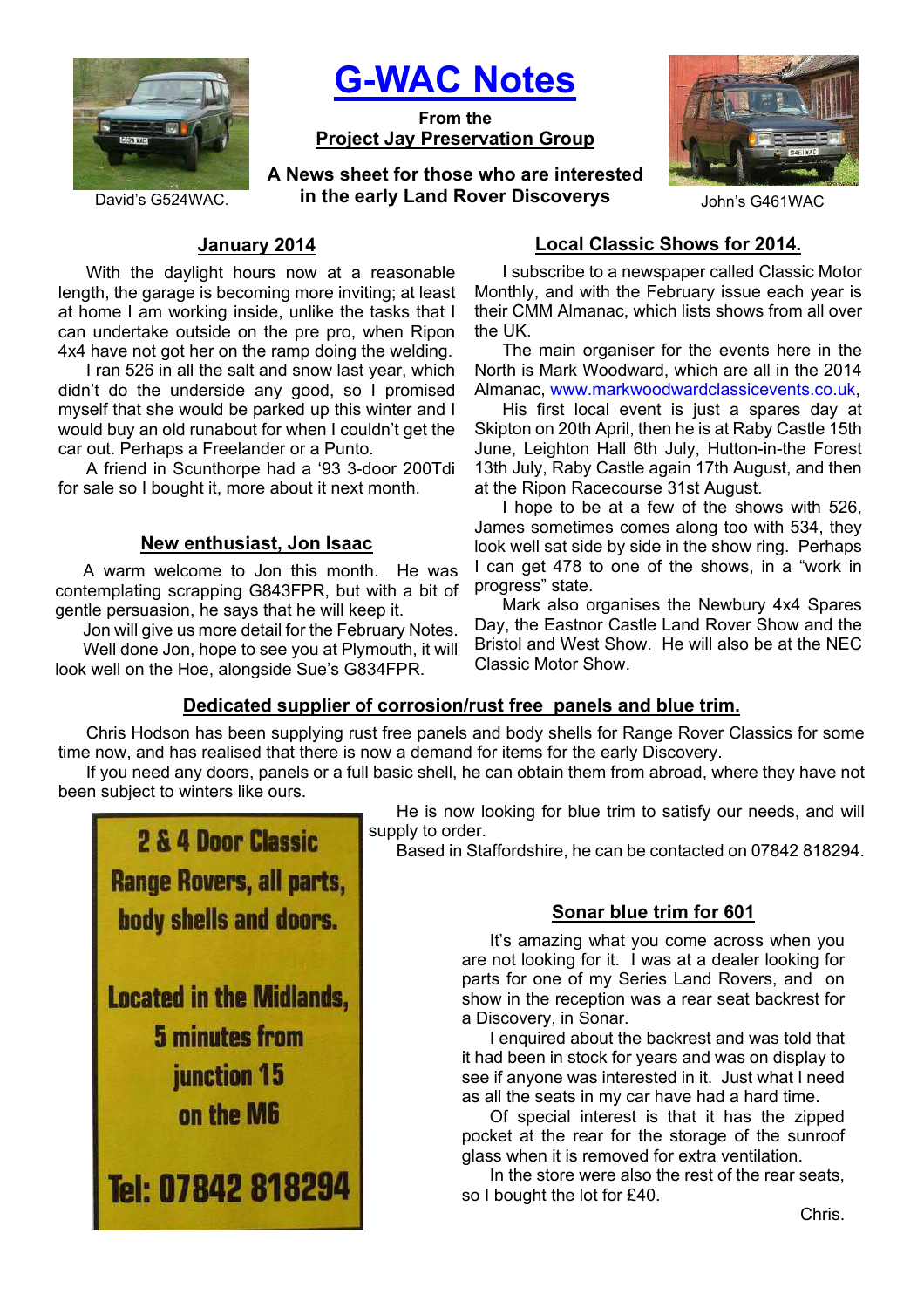# **The 24th Birthday Weekend last year.**

Over 50 Land Rovers helped the Devon and Cornwall section of the Discovery Owners Club celebrate the Land Rover Discovery's 24th Birthday last year. With vehicles from all over the Country. There were two very fine G WACs brought along by Roy Preston and Chris Lowe.

On Friday, there was a choice of (a) scenic drive over Bodmin Moor, then heading up to the North Cornwall coast to Bude, or (b) local greenlaning trip, this ended up at Looe for a fish and chip supper. Approximately 15 vehicles took part in both of these.



On the Saturday morning on Plymouth Hoe, the rain stayed away (just) although the wind blew. At 13.00hrs the rolling birthday celebration moved off the Hoe and headed towards Mount Edgcumbe via the Torpoint ferry. The party had the ferry all to themselves with the exception of the obligatory pink double-decker bus. Also, there were two owners whose Discoverys broke down on the way to Plymouth, but instead of giving up on the weekend, they went home and got their other cars, both of which were French hatchbacks.

Once in Cornwall, with the sun shining, the normal stop took place in the only lay-by in South East Cornwall big enough for 50 Land Rovers. Arriving at Mount Edgcumbe, the estate looked resplendent with its trees in autumn colours. There was an hour spare to have a

look around the grounds, and then at 16 00hrs the party moved off for the Deer Park drive, although there were no deer to see.

Saturday evening was the Social/Raffle/Auction and was a very pleasant affair. The carvery roast went down really well, and the evening's fun was topped off by the brightest outfit competition, well done to Joanne Armstrong for her very loud ensemble.

Most of the party met up again on Sunday morning at Tesco, Lee Mill, and from there set off for the Steam Railway Station at Buckfastleigh. Once at the station there was a choice of things to do, including a ride on a steam train down to Totnes or visiting the adjacent Butterfly and Otter sanctuary.

On Sunday afternoon at 14.00hrs the convoy moved off from the station for the last time of this Birthday Weekend. The hour-long drive over to the Two Bridges Hotel was a treat and the rain managed to hold off. After an hour or so it was time for everyone to say their goodbyes and as if on cue the skies opened and for the first time it rained.

We would like to say a BIG THANK YOU to everyone who turned up and bought raffle tickets, stickers and plaques, and bid on our Auction lots. With your help we raised a MASSIVE £1425 for the years chosen charities, which were The Jubilee Sailing Trust and The National Coast-Watch Institution.

Plans are well ahead for the 25th Birthday Party, and details will be on the Birthday Party website at www.discoverybirthdayparty.co.uk in due course. See you all there.

Lee

# **Repairing the front bumper on G513DHP, the pre pro 5-door.**

The bumper was quite tidy to look at but had some rust and holes at the ends. I thought it best to fix now whilst our local indie, Ripon 4x4, was welding in new sills and inner front wings. To leave it to fester away would only mean a fix later on.

I could have welded a plate over to cover the holes, but I prefer to get rid of the rust by cutting it out and welding new steel in.







Bumpers are quite substantial on the D1, so a piece of 1.5mm plate was selected from my oddbins and cut to size. I am not yet proficient with the MIG, so I used the oxy/acet kit that I have. The MIG is with our son at the moment, he is welding the bulkhead on a 90 that he has bought for our grandson. Must get the grandson onto a Disco soon.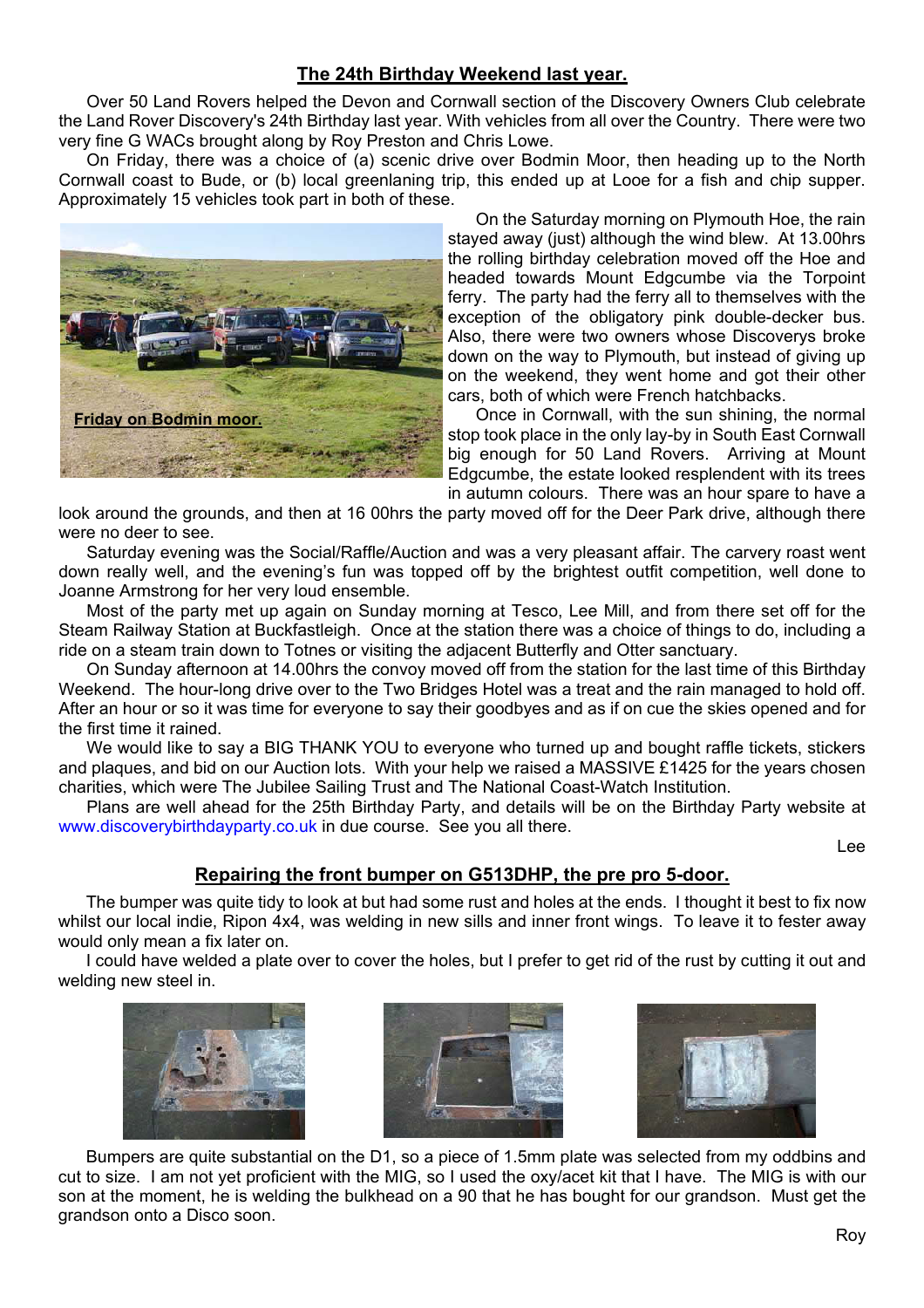## **G478WAC**

I bought 478 about 14 months ago, as a non-runner, delivered on a trailer. She was pushed straight into the garage to store for the winter, with the intention of making a start of the restoration in the spring of 2013. A carburettor V8, she is one of the 12 Foxfire Red cars used at the launch in 1989, and is the only launch car in Foxfire still alive, so quite a unique car.



Due to my hip replacement operation in February 2013, and complications later resulting in a pulmonary embolism, I was out of action for a few months and so could not carry out any restoration work on her. Added to the delay in starting the work, was the fact that Graham had to abandon the restoration of our pre pro 5-door, G513DHP, which was being worked on at his place of work in Nottingham.

513 is now with me, currently away at Ripon 4x4 having all the rust replaced with new metal, so with the two restoration projects under way, 478 took a back seat in favour of 513. But with the 25th Birthday Party only nine months away, it is time to get on with the job.

The first thing to do with 478 was to get the V8 running so that I could move her about the garage. The previous owner told me that it had low oil pressure; at least I thought that he said low oil pressure, but with the spark plugs out and spinning over on the starter there was no oil pressure at all.

The V8 is well known for oil gradually running back from the oil pump during a long lay-up, she has not run for two years, so with the pump base removed it was quite clear that there had been no oil in the pump for some time.

Filling the pump with Vaseline to get some suction is the recommended cure, but at cranking speed it still did not produce any oil at the pressure switch.





A call for help to Richard Wilcox, of the Discovery Owners Club, produced a special tool that could be inserted in place of the distributor, to drive the pump with an electric drill at a faster speed than cranking speed

With more Vaseline in the pump and a temporary test lamp connected to the oil pressure switch and the positive terminal of the battery, the drill was run at its fastest speed and in no time the oil light was extinguished. Eureka.

I had already replaced the two-year-old petrol that was in the fuel tank, and with the spark plugs refitted the engine burst into life. The hydraulic valve lifters rattled for more than five minutes before filling with oil, and then all was quiet.

I am looking forward to getting her on the road, but there is the dreaded rust to contend with and a complete brake overhaul is required, new callipers etc.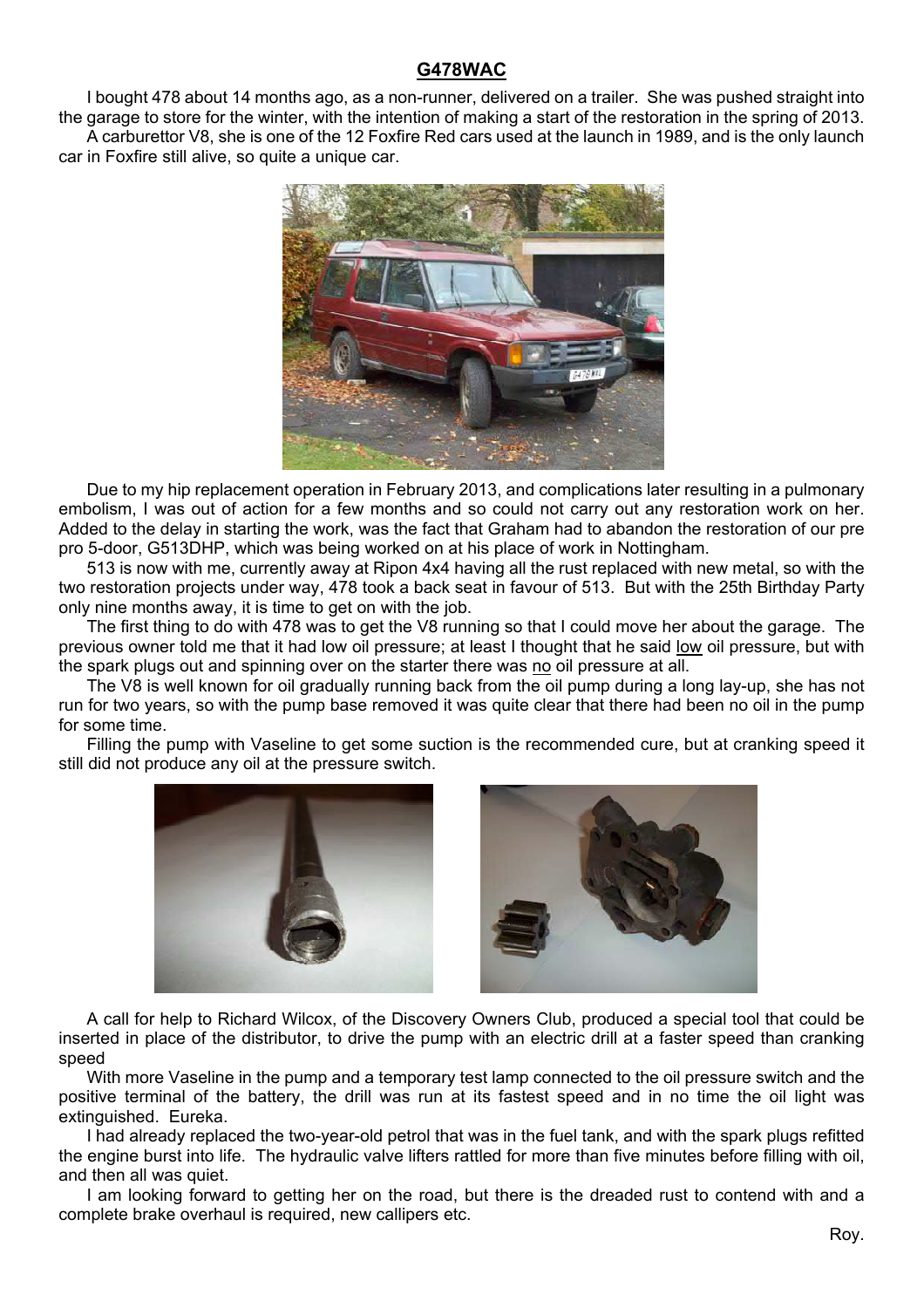## **Changing the air-intake filter**

The Discovery 1 is equipped with a long rectangular rubber-foam filter, that has to clean the air coming from the outside into the passenger's cabin and otherwise to collect dirt/dust from the engine bay getting on to the windscreen.

The filter is of six different sizes and is located in a large plastic cage beneath the windscreen and the rear bonnet seal. People can see the important part, only when the bonnet is opened. (See photo).



Due to the age of my 92er Discovery 200Tdi, the filter-elements have been very dirty and crumbling away and so being not able to do the job any more. Therefore I've swapped the filter, which is available as a genuine part no. STC738.

Changing is a simple job pulling out the six filter-elements with the tips of the fingers and to get in the new ones exactly, after a good cleaning of their cage with a suitable vacuum cleaner.

Strangely this service-point is mentioned neither in the operating instructions nor in the Haynes Manual. Therefore, I think it is a good idea, to share this practice with the other owners of an early Discovery. Dr. Diether Hofmann

### **PETER JAMES** INSURANCE.

772, Hagley Road West, Oldbury, West Midlands. B68 0PJ. Telephone: 0121 506 6040. www.peterjamesinsurance.co.uk



### **G-WAC Notes on websites**

**xxxxxxxxxxxxxxxxxxxxxxxxxxxxxxxxxxxxxxxxxxxxxxxxxxxxxxxxxxxxxxxxxxxxxxxxxxxxxxxxxxxxxxxxxxxxx Home of the Project Jay Preservation Group**

> More articles on Graham's website, **www.g-wacdiscoverys.net grahambethell@virginmedia.com**

#### **xxxxxxxxxxxxxxxxxxxxxxxxxxxxxxxxxxxxxxxxxxxxxxxxxxxxxxxxxxxxxxxxxxxxxxxxxxxxxxxxxxxxxxxxxxxxx**

Brian Radford, of Northmead 4x4, is keeping up-to-date with a copy of the Notes on his website. All the back issues from the start in May 2007 are there.

He also has another website to advertise Classic Rallies and shows.

**www.northmead4x4.co.uk/gwac\_discoverys.htm**

**www.classicrallies.co.uk/index.htm**

Northmead Online www.northmead.co.uk



Compiled by Roy Preston. If anyone would like to contribute an article for these notes, or receive a copy, please email me at roy@g-wac.com or post your address to B R Preston, "Scawdel", Wormald Green, Harrogate, North Yorkshire, HG3 3PU. Phone 01765 677124. Mobile 07876 473714

Issue 78 January 2014